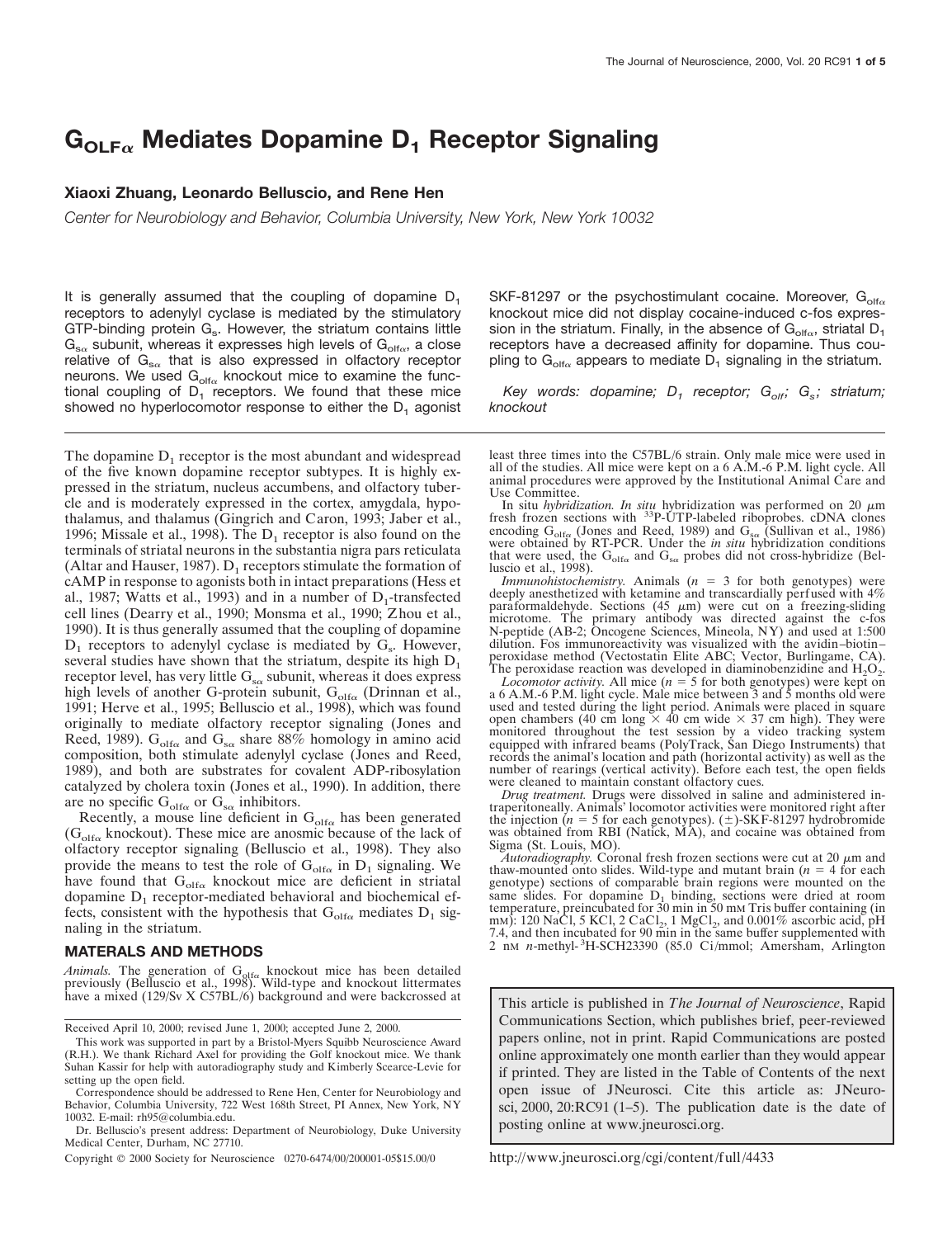Heights, IL) and 50 nm ketanserin (to block 5-HT2 receptor binding). Nonspecific binding was determined in the presence of 10  $\mu$ M flupenthixol. For displacement studies, alternate slides were incubated with various concentrations of dopamine (1, 4, 10, 25, 50, 100, 200, 400, 800, and 1600  $\mu$ M) (Altar and Marien, 1987; Richfield et al., 1989).

*Data analysis.* Data were analyzed using StatView 4.5 (Abacus Concepts Inc.). Unpaired two-tailed Student's *t* test was used when genotype was the only grouping variable. ANOVA was used when genotype was not the only grouping variable and when data were collected in a single trial of a single session. Repeated measure ANOVA was used when data were collected in multiple trials of a single session. Nested repeated measure ANOVA was used when data were collected in multiple trials in more than one session.

#### **RESULTS**

#### $G_{\text{off}\alpha}$  but not  $G_{\text{sa}}$  is highly expressed in the striatum

The distribution of  $G_{\text{olfo}}$  mRNA and  $G_{\text{sc}}$  mRNA in wild-type mice was studied by *in situ* hybridization with  $G_{\text{olfo}}$  and  $G_{\text{so}}$  RNA probes, respectively.  $G_{\text{olfo}}$  mRNA is highly expressed in the caudate-putamen, nucleus accumbens, olfactory tubercle, piriform cortex, dentate gyrus, CA3 region of the hippocampus (Fig. 1*a*,*c*), and Purkinje cells of the cerebellum (data not shown). There are low levels of  $G_{\text{olfo}}$  expression in the thalamus, hypothalamus, lateral septum, bed nucleus of the stria terminalis, preoptic area (Fig. 1*a*,*c*), and substantia nigra (data not shown). In contrast,  $G_{s\alpha}$  mRNA is widely expressed except in the caudateputamen, nucleus accumbens, and olfactory tubercle, where it is barely detectable (Fig. 1b,d). In  $G_{\text{olfo}}$  knockout mice,  $G_{\text{olfo}}$ mRNA is undetectable, whereas the level of  $G_{s\alpha}$  is unchanged (Belluscio et al., 1998).

## $G_{\text{off}\alpha}$  knockout mice do not display D<sub>1</sub> receptor**dependent locomotor responses**

Because striatal  $D_1$  receptor activation leads to behavioral stimulation, we examined the locomotor and rearing activities of  $G_{\text{olfo}}$ knockout mice both in baseline conditions and in response to direct and indirect  $D_1$  agonists. Both locomotor (Fig. 2*a,b*) and rearing activities (data not shown) of knockout mice were significantly higher in three 1 hr open field daily sessions compared with wild-type mice. Nevertheless, knockout mice showed normal within-session (Fig. 2*a*) and between-session habituation (Fig. 2*b*).

As previously reported, the  $D_1$ -selective agonist SKF-81297 (8) mg/kg) evoked increases in locomotor activity (Fig. 2*c*,*d*) and rearing (data not shown) in wild-type mice. In contrast, SKF-81297 did not stimulate locomotor activity (Fig. 2*c*,*d*) or rearing in  $G_{\text{off}\alpha}$  knockout mice. Similarly, cocaine (20 mg/kg) dramatically increased locomotor activity (Fig. 2*c*,*d*) and rearing (data not shown) in wild-type mice but had no effect in  $G_{\text{off}\alpha}$  knockout mice (Fig. 2*c*,*d*). Cocaine also caused mild stereotypy in wild-type mice but not in knockout mice (data not shown).

## $G_{\text{olf}\alpha}$  knockout mice do not display cocaine-induced **c-fos expression in the striatum**

The expression of the immediate-early gene c-fos is markedly induced in the striatum in response to psychostimulants such as cocaine (Graybiel et al., 1990; Lucas et al., 1997). Mice were injected with 20 mg/kg body weight cocaine or saline, killed 2 hr later, and studied for c-fos expression by immunohistochemistry. In saline-injected wild-type or  $G_{\text{off}\alpha}$  knockout mice, virtually no c-fos expression was detected in the brain (data not shown). In response to cocaine, wild-type but not  $G_{\text{olfo}}$  knockout mice displayed c-fos expression in the striatum (Fig. 3). In the cingulate cortex, lateral septum (Fig. 3), and piriform cortex (data not shown), c-fos was markedly induced in both genotypes. There were also low levels of cocaine-induced c-fos expression in the thalamus, hypothalamus, parietal cortex, and perirhinal cortex in both genotypes (data not shown).



*Figure 1.* The distribution of  $G_{\text{olfo}}$  and  $G_{\text{sa}}$ . The distribution of  $G_{\text{olfo}}$ mRNA  $(a, c)$  and  $G_{s\alpha}$  mRNA  $(b, d)$  in wild-type mice was studied by *in* situ hybridization with  $G_{\text{olfo}}$  and  $G_{\text{s}\alpha}$  RNA probes, respectively.  $G_{\text{olfo}}$  mRNA is highly expressed in the *CPu*, *NAc*, *OT*, *Pir*, *DG*, and *CA3* (*a*, *c*). There is a low level of Golf<sup>a</sup> expression in the *Th*, *HyT*, *LS*, *BST*, and *POA*. Gs<sup>a</sup> mRNA is highly expressed everywhere except in *CPu*, *NAc*, and *OT*, where it is barely detectable. *ac*, Anterior commissure; *AO*, anterior olfactory nuclei; *BST*, bed nucleus stria terminalis; *CA1*, CA1 field of hippocampus; *CA2*, CA2 field of hippocampus; *CA3*, CA3 field of hippocampus; *cc*, corpus callosum; *CPu*, caudate-putamen (striatum); *Cx*, cortex; *DG*, dentate gyrus; *fi*, fimbria hippocampus; *HyT*, hypothalamus; *LPA*, lateral preoptic area; *LS*, lateral septum; *MCPO*, magnocellular preoptic nucleus; *MPA*, medial preoptic area; *MS*, medial septum; *NAc*, nucleus accumbens; *OT*, olfactory tubercle; *ox*, optic chiasm; *Pir*, piriform cortex; *POA*, preoptic area; *Th*, thalamus; *VP*, ventral pallidum.

# **Decreased affinity of D<sub>1</sub> receptors for dopamine in the** striatum of G<sub>olfα</sub> knockout mice

G-protein coupling is usually necessary for high affinity agonist binding (Adham et al., 1998; Zhao et al., 1998). To compare the state of  $D_1$  receptor coupling in wild-type and  $G_{\text{olfo}}$  knockout mice, we performed *in vitro* autoradiography on brain sections. We examined the effects of increasing concentrations of the agonist dopamine on binding of the  $\overline{D}_1$  antagonist ligand <sup>3</sup>H-SCH23390. As shown in Figure 4, dopamine is less efficient at displacing the radioligand in the striatum of  $G_{\text{olfo}}$  knockout mice as compared with wild-type mice. The  $IC_{50}$  is significantly higher in G<sub>olfα</sub> knockout mice than in wild-type mice  $(t_{(6)} = 2.6; p = 1)$ 0.04), consistent with a decreased affinity of striatal  $D_1$  receptors for dopamine. No genotype difference in  $IC_{50}$  was found in the nucleus accumbens, olfactory tubercle, or substantia nigra. Specific radioligand binding was the same for both genotypes in all brain regions.

#### **DISCUSSION**

#### Dopamine  $D_1$  receptors are coupled to  $G_{\text{off}\alpha}$  in **the striatum**

The present study provides the first functional evidence that the dopamine  $D_1$  receptor in the striatum is coupled to  $G_{\text{olf}\alpha}$ . Specifically, we show in three ways that striatal  $D_1$  receptors are not functional in mice lacking  $G_{\text{olfo}}$ . First,  $G_{\text{olfo}}$  knockout mice do not display locomotor responses to the  $D_1$ -selective agonist SKF-81297. Second, both the locomotor and the c-fos-inducing effects of cocaine are absent in  $G_{\text{olfo}}$  knockout mice. Although SKF-81297 directly activates  $D_1$  receptors, cocaine increases extracellular dopamine concentration by blocking dopamine reuptake and acts therefore as an indirect  $D_1$  agonist. It has been shown using  $D_1$  antagonists (Cabib et al., 1991; Young et al., 1991; Ushijima et al., 1995) and  $D_1$  receptor knockout mice (Xu et al., 1994a,b; Drago et al., 1996; Moratalla et al., 1996) that cocaine-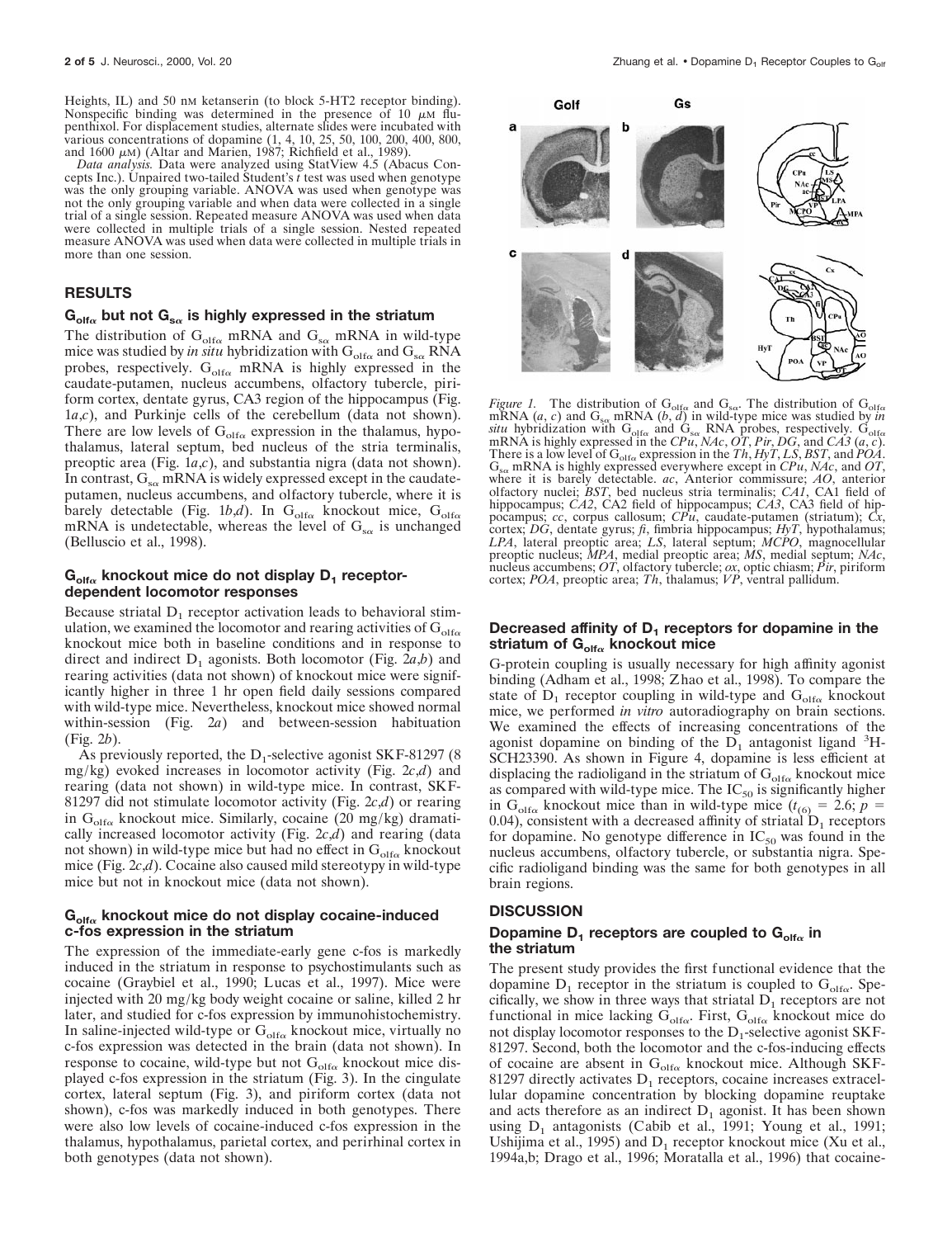

*Figure 2.* Basal and drug-induced locomotor activity in the open field. Naive animals were exposed to the open field, and their horizontal activity (total path length) was monitored for 1 hr (each *point* represents 5 min in *a* and *c*; the average activity during the hour is shown in *b* and *d*) for 3 consecutive days. Locomotor activity of knockout mice is significantly higher than that of wild-type mice on all 3 d (*a*, *b*,  $F_{(1,8)} = 26.0$ ;  $p < 0.001$ ). The D<sub>1</sub>-selective agonist SKF-81297 (8 mg/kg) and cocaine (20 mg/kg) elici

induced locomotion and striatal c-fos expression are  $D_1$  dependent. The lack of these responses in the  $G<sub>olfo</sub>$  knockout mice is therefore consistent with an inactivity of striatal  $D_1$  receptors. Cocaine-induced c-fos expression in other brain regions of the  $G_{\text{olfo}}$  knockout mice such as the cingulate cortex and the lateral septum could be attributable either to intact  $D_1$ -signaling in these structures or to  $D_1$ -independent mechanisms. The latter alternative is suggested by observations that cocaine induces c-fos expression in the cingulate cortex and lateral septum of  $D_1$  knockout mice (Moratalla et al., 1996).

A third line of evidence suggesting that striatal  $D_1$  receptors are inactive in  $G<sub>olfo</sub>$  knockout mice is the decrease in the affinity of these receptors for dopamine. A decrease in the affinity of a G-protein-coupled receptor for agonists is often associated with G-protein uncoupling (Adham et al., 1998; Zhao et al., 1998). In the absence of  $G_{\text{olfo}}$ , striatal  $D_1$  receptors may not be coupled to a G-protein. The other two regions with high levels of  $G_{\text{olfo}}$  but not  $G_{s\alpha}$ , namely the nucleus accumbens and olfactory tubercle, did not show decreased affinity for dopamine, suggesting that  $D_1$ receptors in these regions may be coupled to a different G-protein.

Although Golf knockout and wild-type mice are on a mixed genetic background (C57BL/6 X 129/Sv; see Materials and Methods), it is highly unlikely that the lack of responsiveness to cocaine and dopamine agonist of Golf knockout mice results from differences between two parental strains, for two reasons. First, the experimental animals are littermates and therefore contain similar proportions of both strains. Second, both 129/Sv and C57BL/6 parental strains are similarly responsive to cocaine and dopamine agonists (our unpublished results).



*Figure 3.* Cocaine-induced c-fos expression. Mice were injected with 20 mg/kg cocaine and killed 2 hr later for immunohistochemical studies. There was a dramatic increase in c-fos immunoreactive nuclear staining in the striatum, cingulate cortex, and lateral septum in the wild-type mice in contrast to saline-injected controls. In  $G_{\text{olfo}}$  knockout mice, cocaine-induced c-fos expression was seen in the cingulate cortex and lateral septum but not in the striatum (genotype difference in the striatum:  $t_{(4)} = 3.1$ ,  $p = 0.035$ ). *CPu*, Caudate-putamen (striatum); *LS*, lateral septum; *V*, lateral ventricle.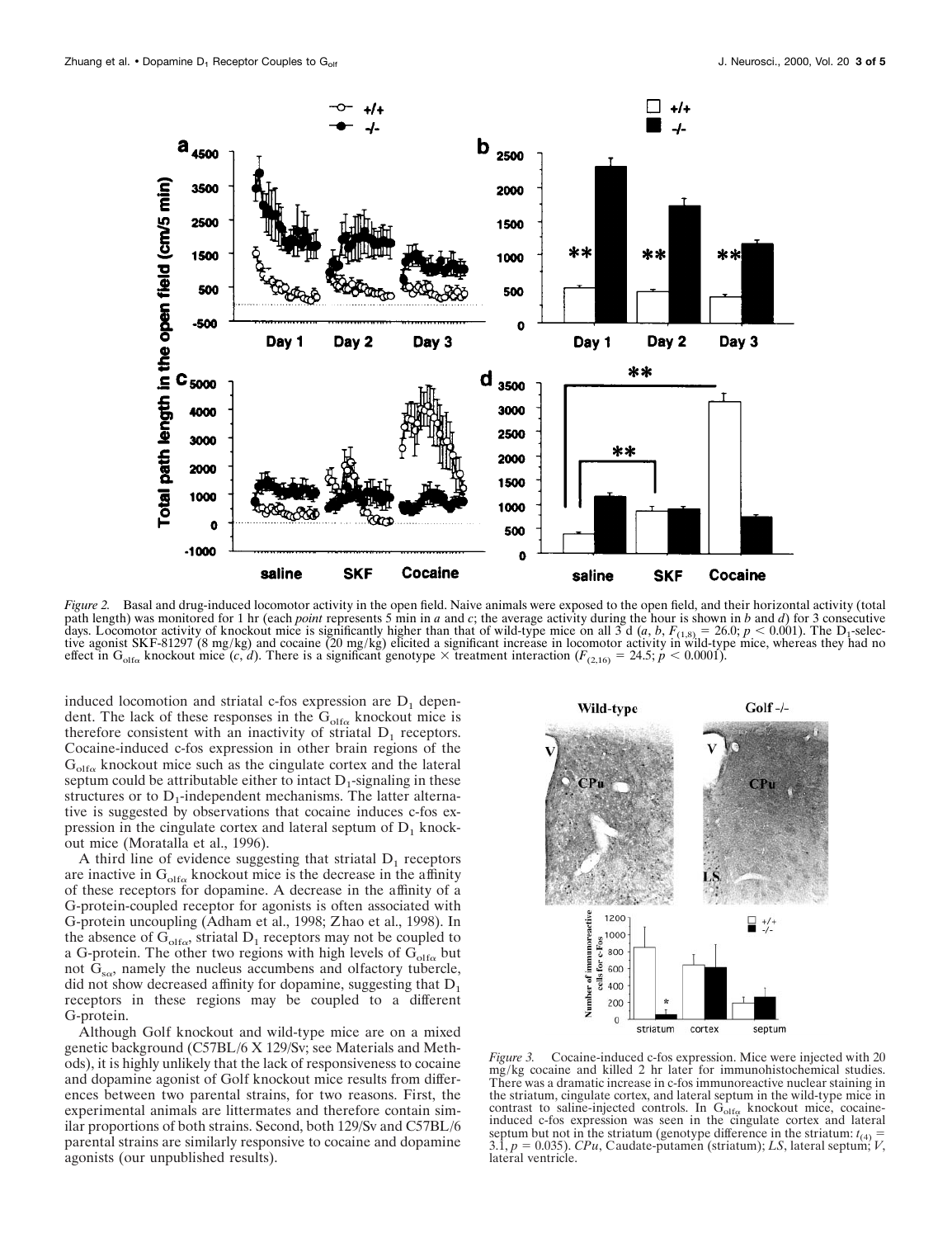

*Figure 4.* Displacement of antagonist radioligand binding by agonist. *In vitro* autoradiography was performed on brain sections from both wildtype and  $G_{\text{olfo}}$  knockout mice. The dopamine  $D_1$  selective antagonist  ${}^{3}H$ -SCH23390 was used as the radioligand, and different concentrations of dopamine were used to displace <sup>3</sup>H-SCH23390 binding. The displacement of the antagonist radioligand by dopamine in the striatum was less efficient in  $G_{\text{olfo}}$  knockout mice compared with wild-type mice. IC<sub>50</sub> (concentration of dopamine required to displace one-half of the specific binding sites) is significantly higher in  $G_{\text{olfo}}$  knockout mice than in wild-type mice in the striatum  $(t_{(6)} = 2.6; p = 0.04)$ . There was no genotype difference in specific binding.

#### **Two distinct D<sub>1</sub> signaling pathways**

The midbrain dopamine system has three major projections: the nigrostriatal pathway, which is involved in motor function; the mesolimbic pathway, which is involved in reward; and the mesocortical pathway, which is involved in cognitive functions (Gingrich and Caron, 1993; Jaber et al., 1996; Missale et al., 1998). Although  $D_1$  receptors are found in all three projection areas, there appears to be a clear segregation of their downstream pathways.  $G_{\text{olfo}}$  is highly expressed in the striatum (nigrostriatal pathway), whereas  $G_{s\alpha}$  is barely detectable there but highly expressed in the cortex (mesocortical pathway). The mesolimbic pathway, on the other hand, has both kinds of stimulatory G-proteins, with  $G_{\text{olfo}}$  in the nucleus accumbens and the olfactory tubercle,  $G_{s\alpha}$  in the septum, and both  $G_{\text{olfo}}$  and  $G_{s\alpha}$  in the piriform cortex.

Segregation in adenylyl cyclase distribution has also been reported. Specifically, adenylyl cyclase type V (AC5) is found to be restricted to the striatum, nucleus accumbens, and olfactory tubercle, whereas adenylyl cyclase type I (AC1) is barely detectable in these three regions but is widely distributed in other brain regions (Mons et al., 1995; Matsuoka et al., 1997; Shishido et al., 1997). This AC1 versus AC5 segregation matches well with the  $G_{s\alpha}$  versus  $G_{\text{olfo}}$  segregation. It is therefore likely that  $D_1$  signaling in the nigrostriatal pathway is primarily mediated by  $D_1$ –  $G_{\text{olfa}}$ –AC5 coupling, whereas  $D_1$  signaling in the mesocortical pathway is mediated by  $D_1-G_{s\alpha}$ -AC1 coupling.

The distinction between these two  $D_1$  signaling pathways is also seen within the striatum during development. The striatum expresses  $G_{s\alpha}$  and AC1 but not  $G_{\text{olfo}}$  or AC5 before the first postnatal week (Rius et al., 1994; Matsuoka et al., 1997), and there is a progressive switch from  $D_1-G_{s\alpha}$ -AC1 to  $D_1-G_{\text{off}\alpha}$ -AC5 during the first 3 postnatal weeks. It will be interesting to investigate whether these two signaling pathways have different functional properties and how such differences may impact on the development and function of the nigrostriatal pathway.

#### **REFERENCES**

Adham N, Zgombick JM, Bard J, Branchek TA (1998) Functional characterization of the recombinant human 5-hydroxytryptamine7(a) receptor isoform coupled to adenylate cyclase stimulation. J Pharmacol Exp Ther 287:508–514.

- Altar CA, Hauser K (1987) Topography of substantia nigra innervation by D1 receptor-containing striatal neurons. Brain Res 410:1–11.
- Altar CA, Marien MR (1987) Picomolar affinity of 125I-SCH 23982 for D1 receptors in brain demonstrated with digital subtraction autoradiography. J Neurosci 7:213–222.
- Belluscio L, Gold GH, Nemes A, Axel R (1998) Mice deficient in G(olf) are anosmic. Neuron 20:69–81.
- Cabib S, Castellano C, Cestari V, Filibeck U, Puglisi-Allegra S (1991) D1 and D2 receptor antagonists differently affect cocaine-induced locomotor hyperactivity in the mouse. Psychopharmacology 105:335–339.
- Dearry A, Gingrich JA, Falardeau P, Fremeau Jr RT, Bates MD, Caron MG (1990) Molecular cloning and expression of the gene for a human D1 dopamine receptor. Nature 347:72–76.
- Drago J, Gerfen CR, Westphal H, Steiner H (1996) D1 dopamine receptor-deficient mouse: cocaine-induced regulation of immediateearly gene and substance P expression in the striatum. Neuroscience 74:813–823.
- Drinnan SL, Hope BT, Snutch TP, Vincent SR (1991) Golf in the basal ganglia. Mol Cell Neurosci 2:66–70.
- Gingrich JA, Caron MG (1993) Recent advances in the molecular biology of dopamine receptors. Annu Rev Neurosci 16:299–321.
- Graybiel AM, Moratalla R, Robertson HA (1990) Amphetamine and cocaine induce drug-specific activation of the c-fos gene in striosomematrix compartments and limbic subdivisions of the striatum. Proc Natl Acad Sci USA 87:6912–6916.
- Herve D, Rogard M, Levi-Strauss M (1995) Molecular analysis of the multiple Golf alpha subunit mRNAs in the rat brain. Brain Res Mol Brain Res 32:125–134.
- Hess EJ, Battaglia G, Norman AB, Creese I (1987) Differential modification of striatal D1 dopamine receptors and effector moieties by N-ethoxycarbonyl-2-ethoxy-1,2-dihydroquinoline in vivo and in vitro. Mol Pharmacol 31:50–57.
- Jaber M, Robinson SW, Missale C, Caron MG (1996) Dopamine receptors and brain function. Neuropharmacology 35:1503–1519.
- Jones DT, Reed RR (1989) Golf: an olfactory neuron-specific G protein involved in odorant signal transduction. Science 244:790–795.
- Jones DT, Masters SB, Bourne HR, Reed RR (1990) Biochemical characterization of three stimulatory GTP-binding proteins. The large and small forms of Gs and the olfactory-specific G-protein, Golf. J Biol Chem 265:2671–2676.
- Lucas JJ, Segu L, Hen R (1997) 5-Hydroxytryptamine1B receptors modulate the effect of cocaine on c-fos expression: converging evidence using 5-hydroxytryptamine1B knockout mice and the 5-hydroxytryptamine1B/1D antagonist GR127935. Mol Pharmacol 51:755–763.
- Matsuoka I, Suzuki Y, Defer N, Nakanishi H, Hanoune J (1997) Differential expression of type I, II, and V adenylyl cyclase gene in the postnatal developing rat brain. J Neurochem 68:498–506.
- Missale C, Nash SR, Robinson SW, Jaber M, Caron MG (1998) Dopamine receptors: from structure to function. Physiol Rev 78:189–225.
- Mons N, Harry A, Dubourg P, Premont RT, Iyengar R, Cooper DM (1995) Immunohistochemical localization of adenylyl cyclase in rat brain indicates a highly selective concentration at synapses. Proc Natl Acad Sci USA 92:8473–8477.
- Monsma Jr FJ, Mahan LC, McVittie LD, Gerfen CR, Sibley DR (1990) Molecular cloning and expression of a D1 dopamine receptor linked to adenylyl cyclase activation. Proc Natl Acad Sci USA 87:6723–6727.
- Moratalla R, Xu M, Tonegawa S, Graybiel AM (1996) Cellular responses to psychomotor stimulant and neuroleptic drugs are abnormal in mice lacking the D1 dopamine receptor. Proc Natl Acad Sci USA 93:14928–14933.
- Richfield EK, Penney JB, Young AB (1989) Anatomical and affinity state comparisons between dopamine D1 and D2 receptors in the rat central nervous system. Neuroscience 30:767–777.
- Rius RA, Mollner S, Pfeuffer T, Loh YP (1994) Developmental changes in Gs and G(olf) proteins and adenylyl cyclases in mouse brain membranes. Brain Res 643:50–58.
- Shishido T, Watanabe Y, Suzuki H, Kato K, Niwa S, Hanoune J, Matsuoka I (1997) Effects of repeated methamphetamine administration on dopamine D1 receptor, D2 receptor and adenylate cyclase type V mRNA levels in the rat striatum. Neurosci Lett 222:175–178.
- Sullivan KA, Liao YC, Alborzi A, Beiderman B, Chang FH, Masters SB, Levinson AD, Bourne HR (1986) Inhibitory and stimulatory G proteins of adenylate cyclase: cDNA and amino acid sequences of the alpha chains. Proc Natl Acad Sci USA 83:6687–6691.
- Ushijima I, Carino MA, Horita A (1995) Involvement of D1 and D2 dopamine systems in the behavioral effects of cocaine in rats. Pharmacol Biochem Behav 52:737–741.
- Watts VJ, Lawler CP, Gilmore JH, Southerland SB, Nichols DE, Mailman RB (1993) Dopamine D1 receptors: efficacy of full (dihydrexidine) vs. partial (SKF38393) agonists in primates vs. rodents. Eur J Pharmacol 242:165–172.
- Xu M, Hu XT, Cooper DC, Moratalla R, Graybiel AM, White FJ,